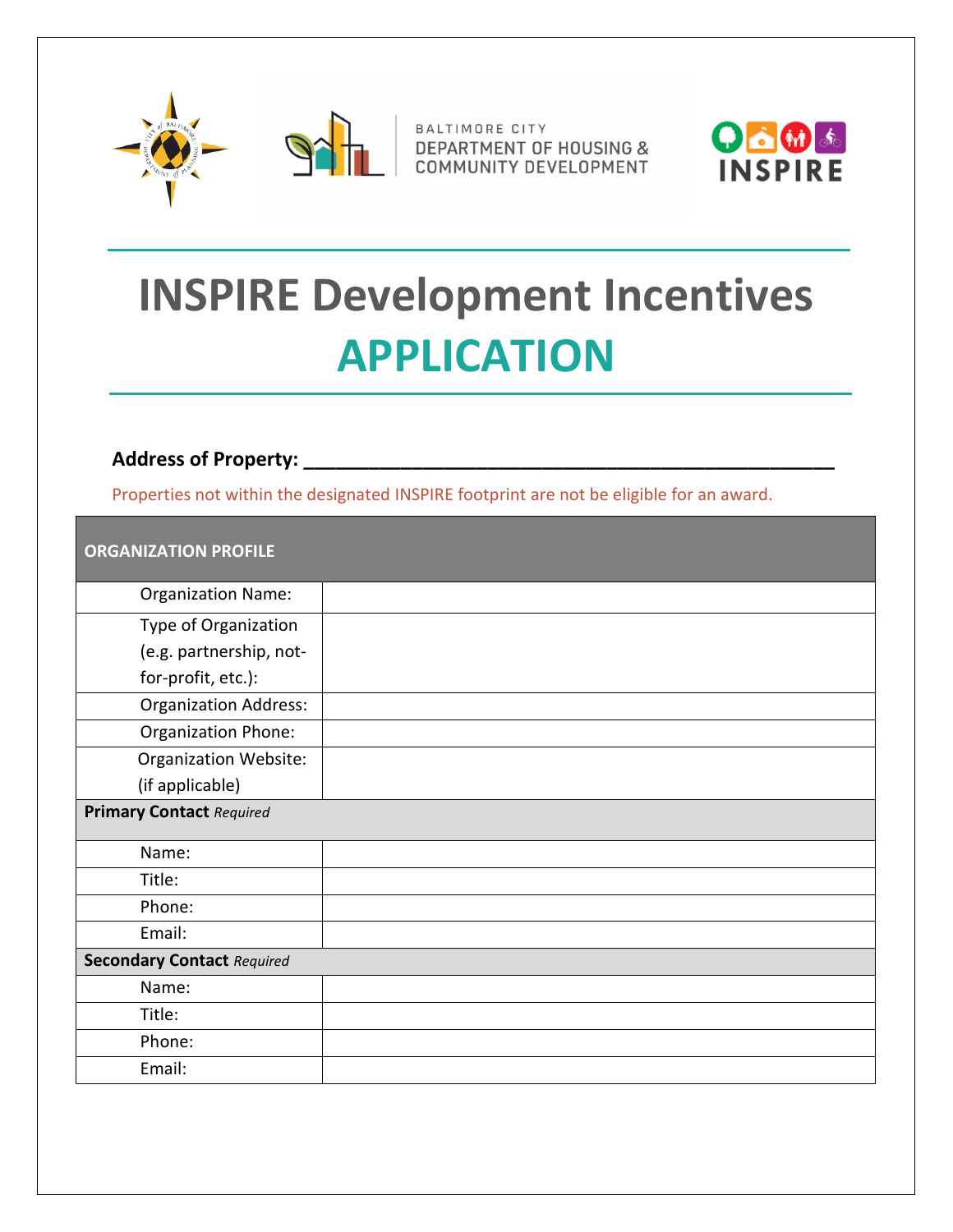## **About Your Project**

Please limit your application to a single property. There is no limit on the number of applications developers can submit, provided the total request does not exceed \$500,000.

| Amount requested: \$          | Total project cost: \$ |
|-------------------------------|------------------------|
| $(MAXIMUM REQUEST = $50,000)$ |                        |

Start and completion dates of the proposed project: Start \_\_\_\_\_\_\_\_\_\_\_\_\_\_\_\_\_\_\_\_\_\_ End

**Briefly answer the following questions** *(maximum three additional pages, 12 pt. font):*

- **A.** Briefly describe your organization's mission and recent development experience. For development projects, include the current status and the type of project.
- **B.** Please describe your proposed project.
- **C.** Please give a detailed description of your development team and their experience and capacity.
- **D.** How does this project positively contribute to the goals of the INSPIRE plan?
- **E.** For this project, please describe your marketing efforts and price point, if applicable, once the project is completed.

**Please include any additional Development Team members and Consultants (e.g. architects, engineers, general contractors, marketing agents, legal, other):** 

| <b>ROLE</b> | NAME/COMPANY |
|-------------|--------------|
|             |              |
|             |              |
|             |              |
|             |              |
|             |              |
|             |              |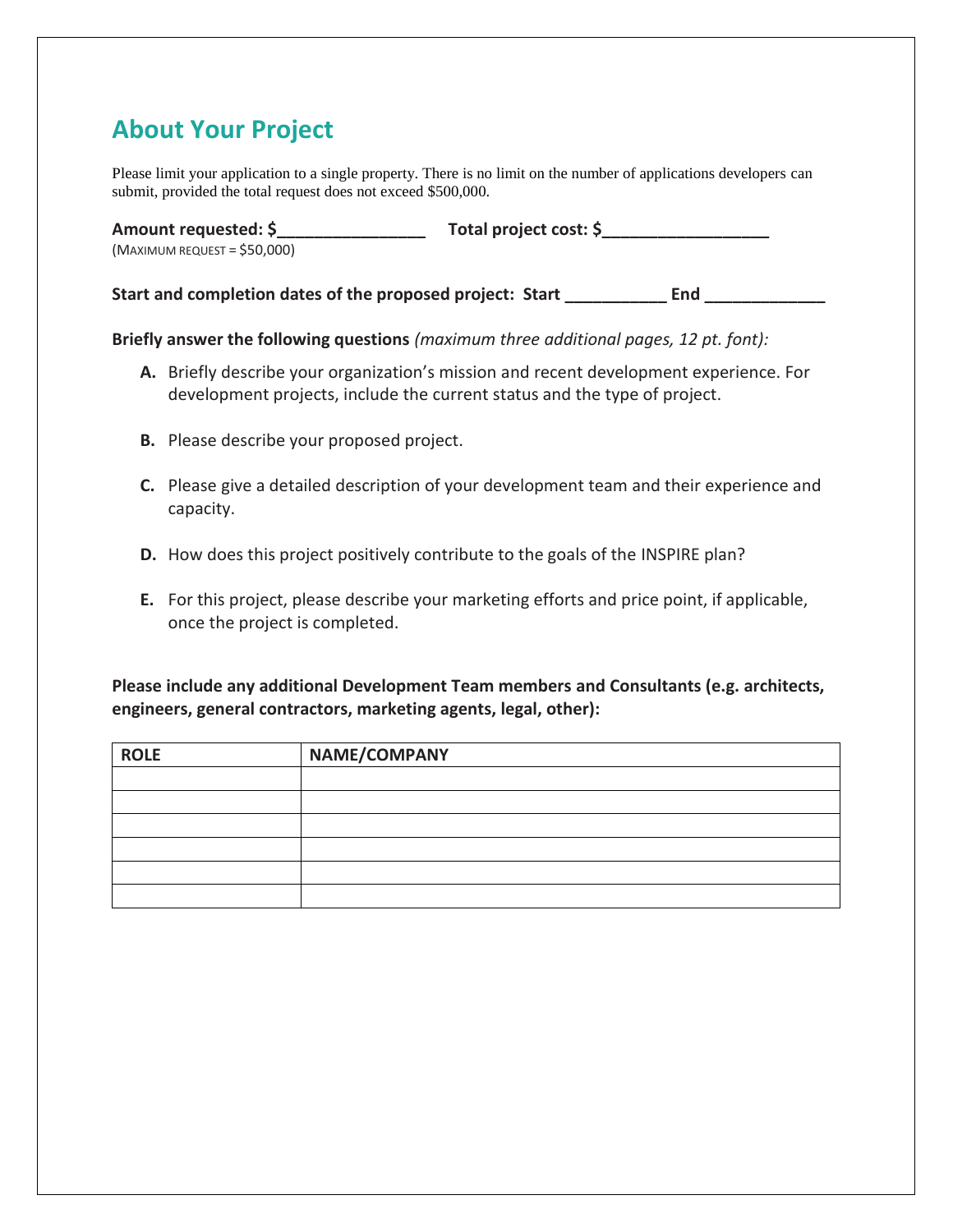Check the boxes below regarding each individual and/or business entity buyer and any of the business entities listed above:

1. Party in a pending lawsuit. Yes  $\Box$  No  $\Box$ 

2. Conviction or pending case for fraud, bribery or grand larceny. Yes  $\Box$  No  $\Box$ 

3. Conviction or pending case for arson. Yes  $\Box$  No  $\Box$ 

4. Indicted for or convicted of any felony within the past 10 years. Yes  $\Box$  No  $\Box$ 

5. Adjudged bankrupt, either voluntary or involuntary, within the past 10 years. Yes  $\Box$  No  $\Box$ 

6. Unpaid delinquent taxes, municipal liens, and/or outstanding judgments. Yes  $\Box$  No  $\Box$ 

7. Declared in default of a loan or failed to complete a development project. Yes  $\Box$  No  $\Box$ 

8. Failed to complete or currently in violation of a Land Disposition Agreement or other agreement involving the City of Baltimore. Yes  $\Box$  No  $\Box$ 

9. Own a property which currently has a Vacant House Notice or other housing code violation in Baltimore City or elsewhere. Yes  $\Box$  No  $\Box$ 

10. Failed to obtain required building permit for work performed. Yes  $\Box$  No  $\Box$ 

11. Failed to register a currently owned, non-owner occupied dwelling unit in Baltimore City as required by Baltimore City Code Art. 13 § 4. Yes  $\Box$  No  $\Box$ 

12. Failed to comply with inspection and/or registration requirements under the Maryland Lead Law. (Maryland Code: Environment § 6-801 - 6-852; Article 48A §734-737; Real Property § 8 - 208.2) Yes  $\Box$  No  $\Box$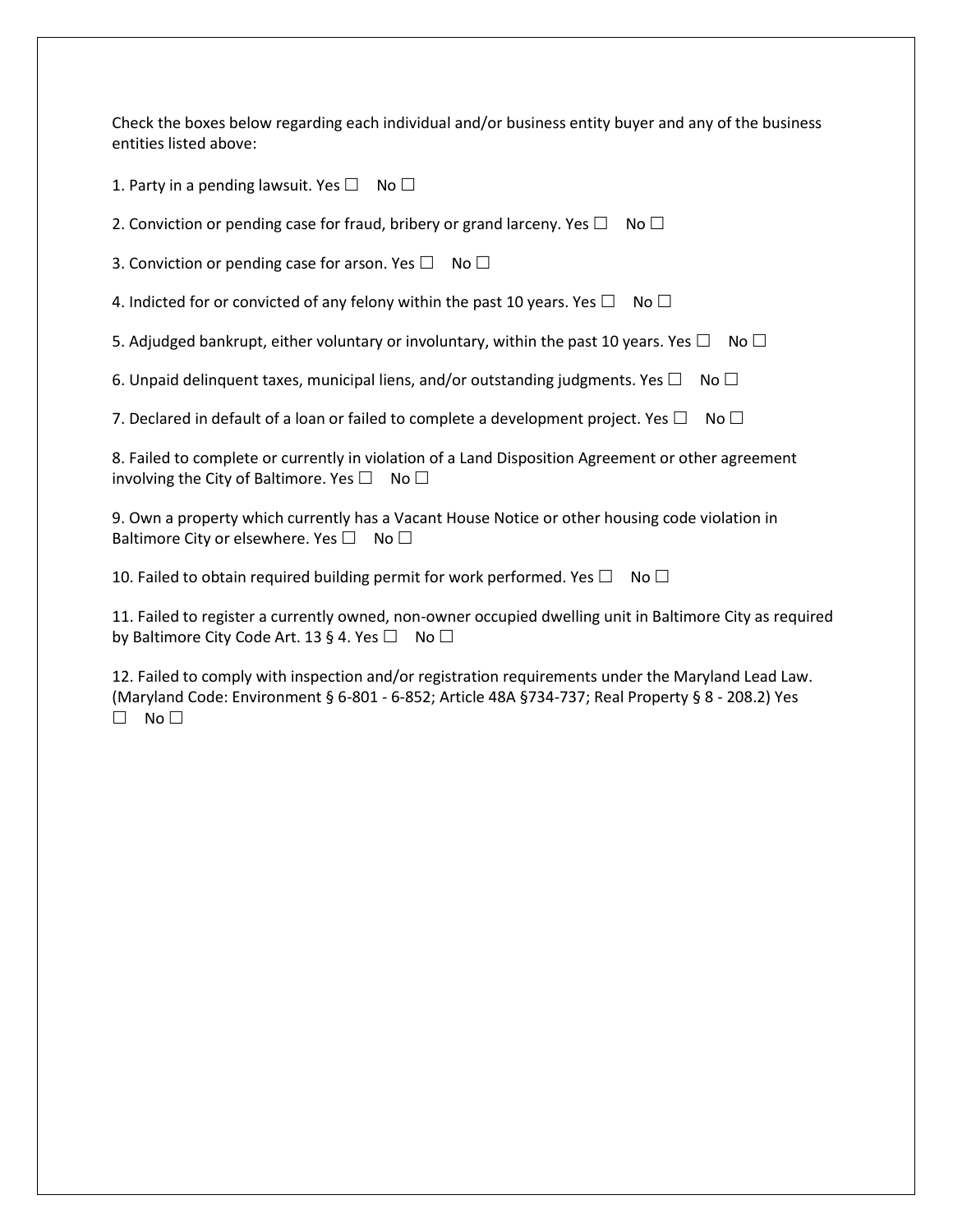# **Project Budget**

**Include a Development Budget** detailing acquisition costs, construction costs, soft costs, financing costs, legal costs, and developer fees.

No more than 12 percent of the total project costs (hard and soft costs) can be used for the developer fee. Fees above 12 percent may be allowed after review of written justification.

| Item                                             | <b>Amount</b> | <b>Per Square Foot</b> |
|--------------------------------------------------|---------------|------------------------|
| <b>Acquisition Costs</b>                         |               |                        |
| Acquisition                                      |               |                        |
| <b>Closing Costs</b>                             |               |                        |
| <b>Acquisition Subtotal:</b>                     |               |                        |
| <b>Hard Costs</b>                                |               |                        |
| Demolition                                       |               |                        |
| Site Work                                        |               |                        |
| <b>Structures</b>                                |               |                        |
| Profit and Overhead                              |               |                        |
| Performance/Payment Bond                         |               |                        |
| Hard Cost Contingency (10%)                      |               |                        |
| <b>Hard Cost Subtotal:</b>                       |               |                        |
| <b>Soft Costs</b>                                |               |                        |
| Architectural Costs (Incl. Engineer)             |               |                        |
| <b>Architectural Construction Admin</b>          |               |                        |
| <b>Architectural Reimbursables</b>               |               |                        |
| Legal                                            |               |                        |
| Accounting                                       |               |                        |
| <b>Marketing Analysis</b>                        |               |                        |
| Appraisal                                        |               |                        |
| <b>Environmental Testing</b>                     |               |                        |
| Surveys                                          |               |                        |
| <b>Permit Processing Fees</b>                    |               |                        |
| Taxes/Assessments/Utilities                      |               |                        |
| Title and Insurance                              |               |                        |
| Security                                         |               |                        |
| Inspections                                      |               |                        |
| Soft Cost Contingency                            |               |                        |
| <b>Soft Cost Subtotal:</b>                       |               |                        |
| <b>Financing</b>                                 |               |                        |
| Interest                                         |               |                        |
| Loan Origination                                 |               |                        |
| <b>Financing Subtotal:</b>                       |               |                        |
| Developer Fee                                    |               |                        |
| <b>Construction and Acquisition Period Total</b> |               |                        |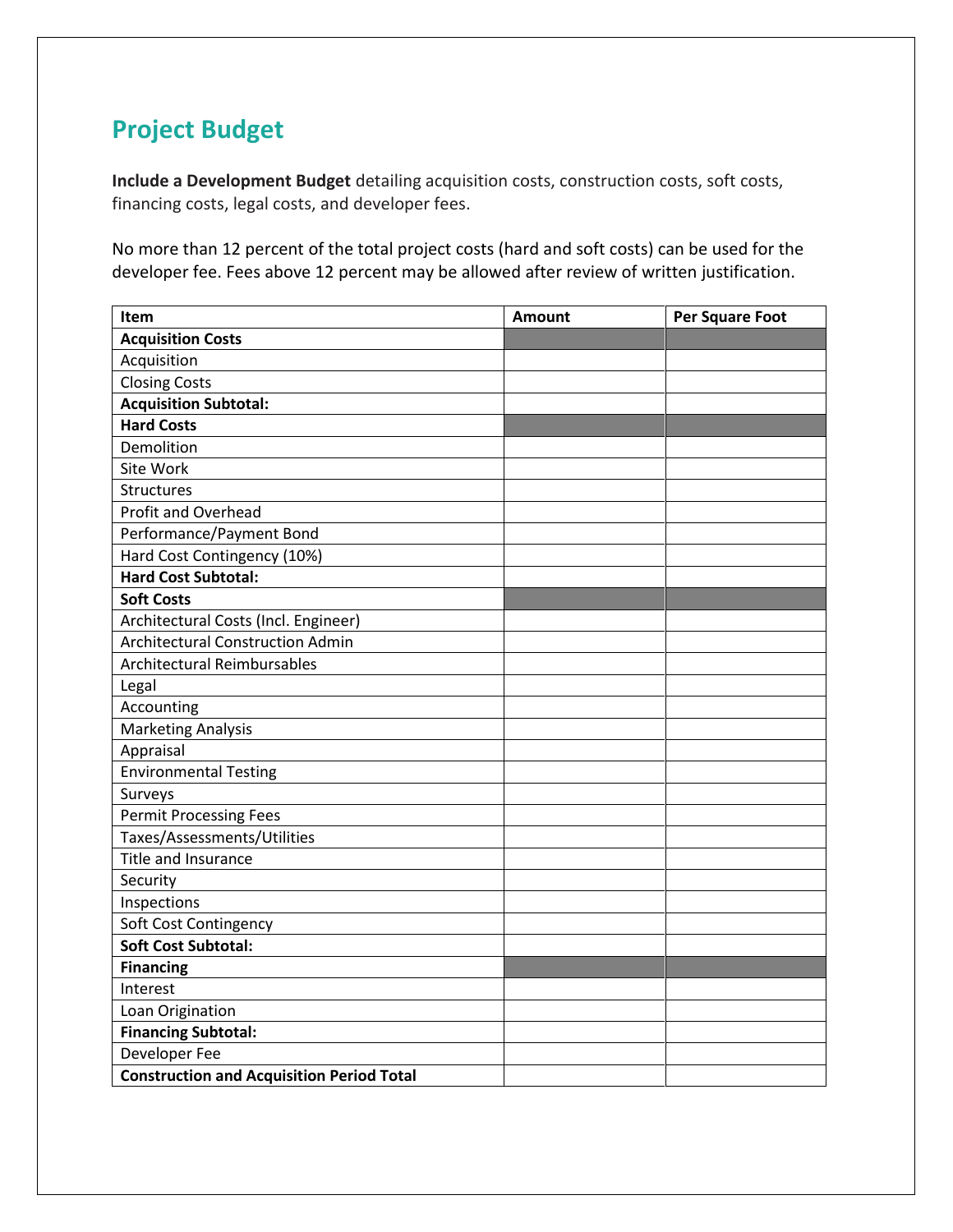## **Sources and Uses**

**Include a Sources and Uses statement** detailing any equity, debt, additional public or private supports, overheard, or other. Uses can include acquisition, hard costs, soft costs, but are not limited to these items. Costs estimates should correspond with the project budget.

| <b>Sources</b>                                                       | <b>Amount</b> |
|----------------------------------------------------------------------|---------------|
| Including, but is not limited to, all applicable items listed below: |               |
| Respondent Equity - Cash - List by source and provide terms          |               |
|                                                                      |               |
|                                                                      |               |
| Respondent Equity - Other - List by source and provide terms         |               |
|                                                                      |               |
| Private Debt - List by source and provide terms                      |               |
|                                                                      |               |
|                                                                      |               |
| Public Debt - List by source and provide terms                       |               |
|                                                                      |               |
|                                                                      |               |
| <b>INSPIRE Grant Funding</b>                                         |               |
|                                                                      |               |
| Other Public Support - List by source and provide terms              |               |
|                                                                      |               |
|                                                                      |               |
| Other (Specify):                                                     |               |
| Overhead                                                             |               |
| <b>Total Sources</b>                                                 |               |
| <b>Uses</b>                                                          | <b>Amount</b> |
| Including, but not limited to, all applicable items listed below:    |               |
| Acquisition                                                          |               |
| <b>Hard Costs</b>                                                    |               |
| Soft Costs                                                           |               |
| Developer Costs                                                      |               |
| <b>Financing Costs</b>                                               |               |
| <b>Total Uses</b>                                                    |               |
| <b>Net</b>                                                           |               |

*Please provide supporting documentation for all Sources. Cost estimates should correspond with Project Budget.*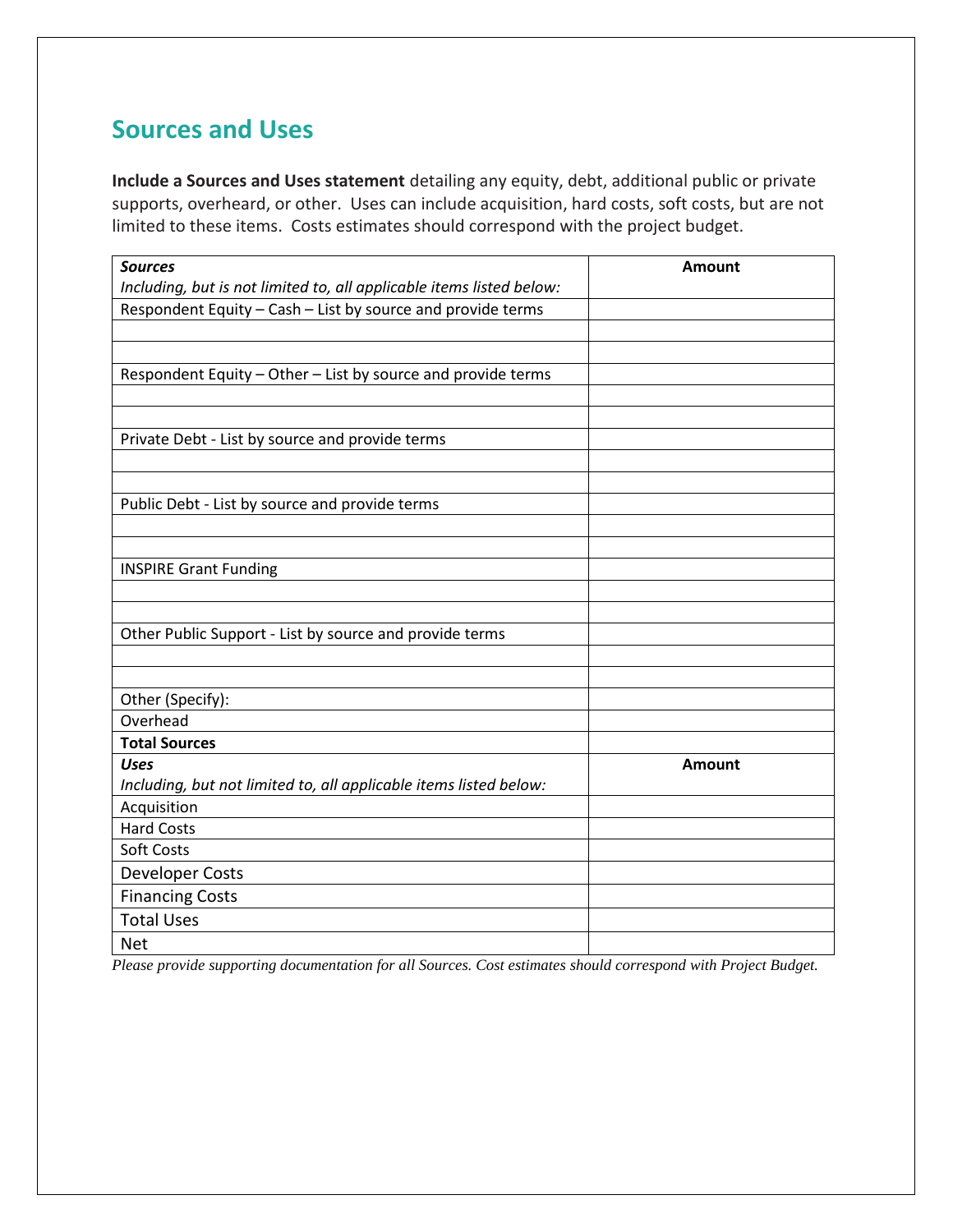# **Project Schedule**

**List each project milestone** and include the relevant timeline.

| <b>Milestone</b>        | <b>Timeline</b> |
|-------------------------|-----------------|
| Example: Secure Permits | 2 weeks         |
| 1.                      |                 |
|                         |                 |
| 2.                      |                 |
|                         |                 |
| 3.                      |                 |
|                         |                 |
| 4.                      |                 |
|                         |                 |
| 5.                      |                 |
|                         |                 |

## **Need Documentation**

Homes that have a Baltimore City code violation are given preference for funding. To demonstrate deficiency, the applicant can also submit photos demonstrating need.

Please enter your address in Baltimore City's CodeMap to confirm a code violation: [http://cels.baltimorehousing.org/codemap/codemap.html.](http://cels.baltimorehousing.org/codemap/codemap.html)

#### **Other Attachments**

You can submit other letters of support (e.g. community associations), recent newspaper/magazine articles, promotional materials, photographs, and other relevant information not requested above. Please be selective in providing additional attachments. Please limit to three additional pages.